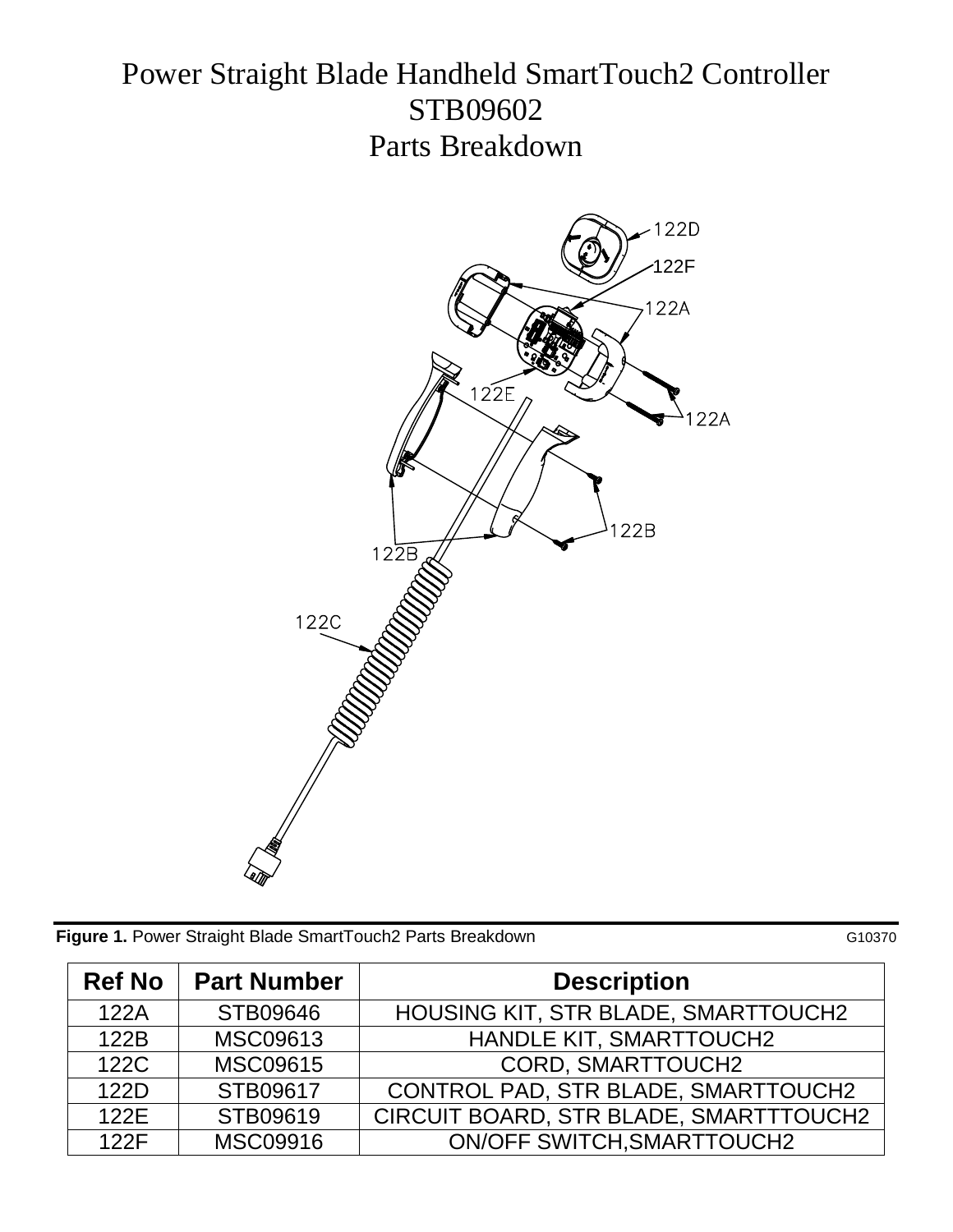

**Figure 16.** Straight Blade Control Instructions G10366

**ON/OFF:** Push the ON/OFF switch to the left ON position to turn the control on. Green LED indicators will light up on the control. Push the ON/OFF switch to the right OFF position to turn the control off.

**RAISE:** To raise the blade of the plow, quickly press the center button upward twice. You can also press and hold the center button upward until the blade is fully raised.

**LOWER:** To lower the blade of the plow, quickly push the center button downward twice. You can also press and hold the center button downward until the blade is fully lowered.

**FLOAT:** The plow will automatically activate the FLOAT feature when the center button is quickly pressed downward twice. (The center LED indicator will turn RED). You can also press and hold the center button downward for 2 seconds to activate the FLOAT feature. (The center LED indicator will turn RED).

**"What is FLOAT?":** The FLOAT feature allows the plow blade to mirror the contour of the ground. Press the raise button to turn the FLOAT function off.

**ANGLE LEFT:** To angle the blade to the left, press and hold the angle left button until the blade is fully angled.

**ANGLE RIGHT:** To angel the blade to the right, press and hold the angle right button until the blade is fully angled.

**Note:** The control should be turned off when not in use. It can then be unplugged and stored.

**SLEEP mode:** If the controller is ON but not used for 20 minutes, the automatic SLEEP mode will be activated. The controller LED lights will flash green and red when the controller is in SLEEP mode. Turn the controller OFF to deactivate SLEEP mode.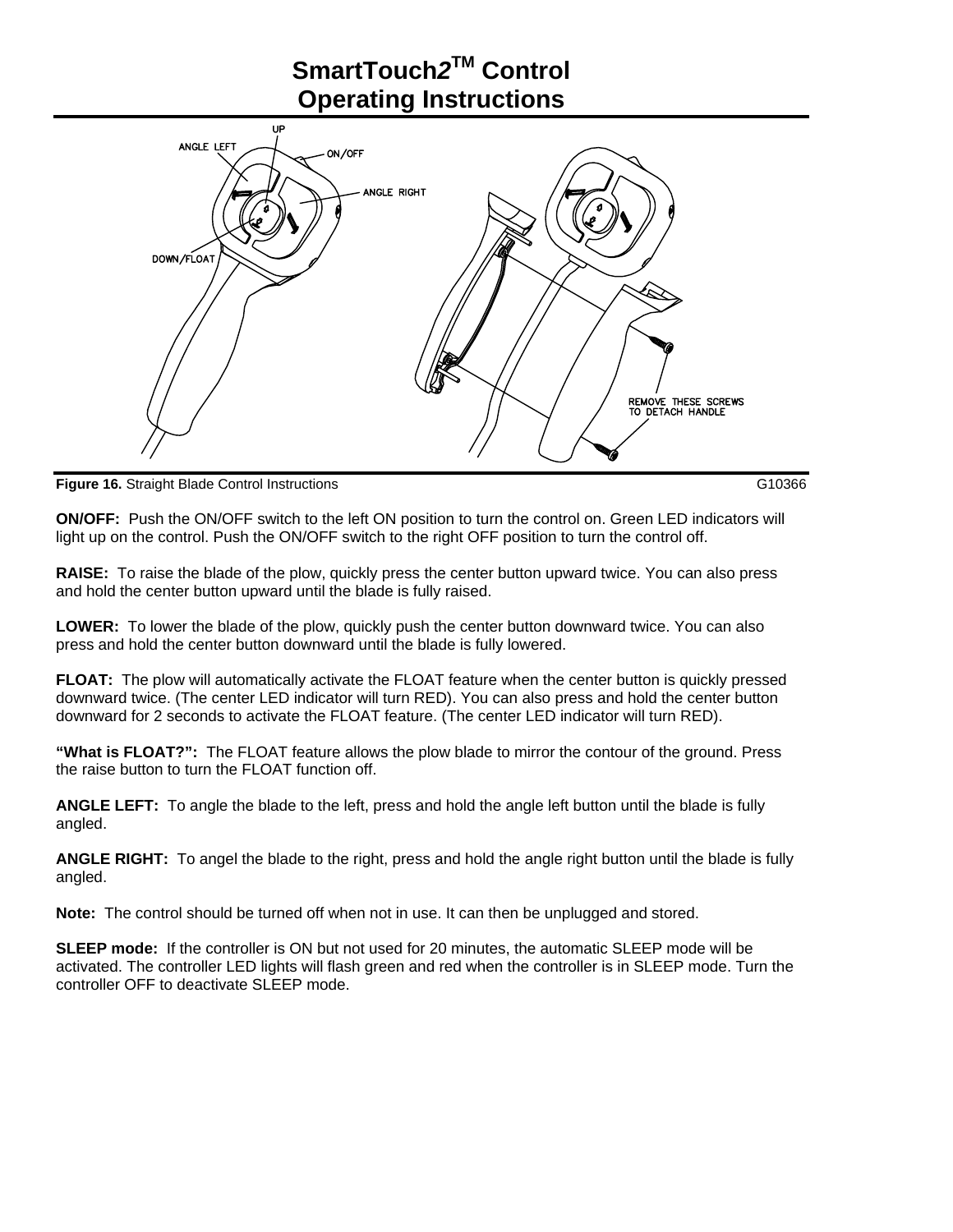## **SmartTouch***2***TM Control Swivel Mount Kit Installation Instructions**



**Figure 17.** SmartTouch*2*TM Mounting Hardware G10311

- 1. Remove the Swivel Mount and Tab from the **MSC05058** Swivel Mount Kit.
- 2. Use the enclosed alcohol wipe to clean a spot on the vehicle interior where you want to place the SmartTouch2<sup>TM</sup> Control. Wipe dry immediately with a cloth or paper towel.
- 3. Do not apply when the surface temperatures are lower than +60˚F (Working temperature range of the adhesive is -40˚F to +200˚F).
- 4. Peel off the paper backing on one side of the adhesive and apply to Swivel Mount. Apply maximum pressure to all areas.
- 5. Apply the Swivel Mount onto the spot of the interior that was just cleaned. (MAKE SURE IT IS IN THE CORRECT PLACE) Once it is placed it cannot be removed without destroying the adhesive.
- 6. Clean the back of the SmartTouch*2*TM Control with the alcohol wipe.
- 7. Peel off adhesive backing of tape, apply to Tab, and press firmly.
- 8. Remove remaining backing and apply the Tab to the back of the SmartTouch*2*TM Control. Apply pressure for 30 seconds.

## **NOTICE**

After attaching the Swivel Mount, let it sit unused for 72 hours before attaching the SmartTouch2<sup>TM</sup> Control to allow the adhesive to bond to the surface and insure secure mounting.

9. Place SmartTouch2TM Control on the Swivel Mount.

**Note:** Other mounting options are available. Contact your BOSS Snowplow dealer for more information.